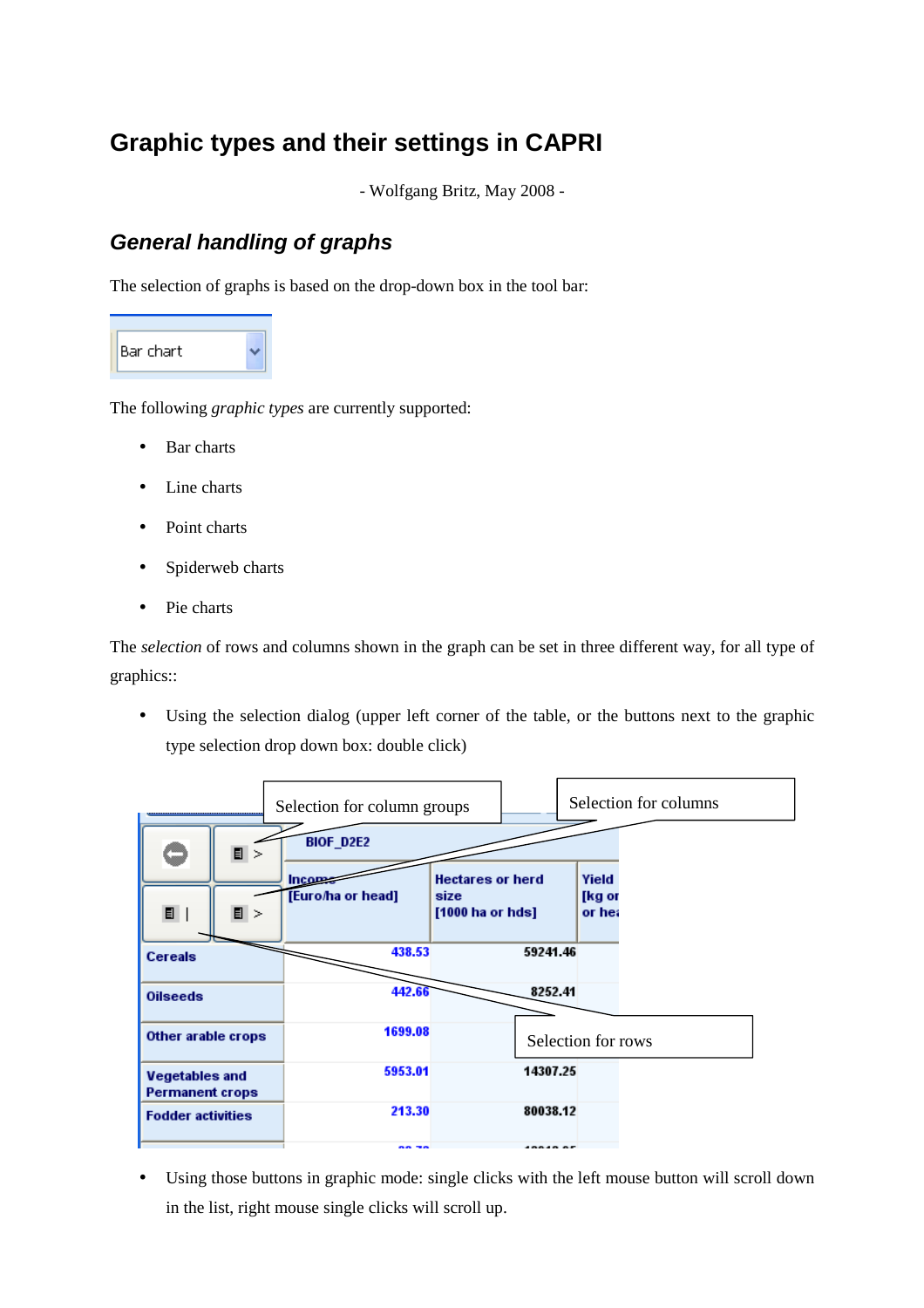• Scrolling the table with the scroll bar to a specific position. The column/row in the upper left corner of the table will define the starting point for the graphic.

All type of graphics support *tooltips* to query the numerical values underlying the graphic. The tooltips appear when moving the mouse on a graphic element linked to the value as e.g. a bar.



A perhaps unexpected feature is the zooming in and out with the mouse. The graphs support *saving* to disk via a popup menu and *printing*. The popup menu allows also changing for the current graph temporarily certain properties. Some settings which will pertain can be edited opening the graphics

| option dialogue, press: |  |
|-------------------------|--|
|                         |  |

| <b>S</b> Graphics settings        |                                    |                                  |                        |  |  |  |  |  |  |
|-----------------------------------|------------------------------------|----------------------------------|------------------------|--|--|--|--|--|--|
| Options for bar charts            |                                    | Options for line charts          |                        |  |  |  |  |  |  |
| Maximal number of plots           | ۴¢                                 | Maximal number of plots          | 5 <sup>2</sup>         |  |  |  |  |  |  |
| Maximal number of bar blocks      | $5\frac{4}{3}$                     | Maximal number of series         | 10 <sup>1</sup>        |  |  |  |  |  |  |
| Maximal number of bars per blocks | $10 \frac{4}{3}$                   | Maximal number of observations   | 10 <sup>2</sup>        |  |  |  |  |  |  |
|                                   |                                    | $\Box$ 3D effect                 | <b>▽</b> Plot vertical |  |  |  |  |  |  |
| $\sqrt{ }$ 3D effect              | $\boxed{\checkmark}$ Plot vertical | <b>▽</b> Draw lines              | ☑ Draw Shapes          |  |  |  |  |  |  |
| Options for spidercharts          |                                    | Options for pie charts           |                        |  |  |  |  |  |  |
| Maximal number of axis            | $5\frac{4}{3}$                     | Maximal number of plots          | 4                      |  |  |  |  |  |  |
| Maximal number of series          | $5\frac{4}{3}$                     | Maximal number of observations   | 25                     |  |  |  |  |  |  |
| $\boxed{\vee}$ Filled shapes      |                                    | Minimum percentage to draw label | 5                      |  |  |  |  |  |  |
|                                   |                                    | ☑ 3D effects                     |                        |  |  |  |  |  |  |
| Options for all charts:           |                                    |                                  |                        |  |  |  |  |  |  |
| Font size relative to tables in % |                                    |                                  | $60 \div$              |  |  |  |  |  |  |
| ok.                               |                                    |                                  |                        |  |  |  |  |  |  |

Hopefully, most of the options are self-explaining at least after reading the rest of that document.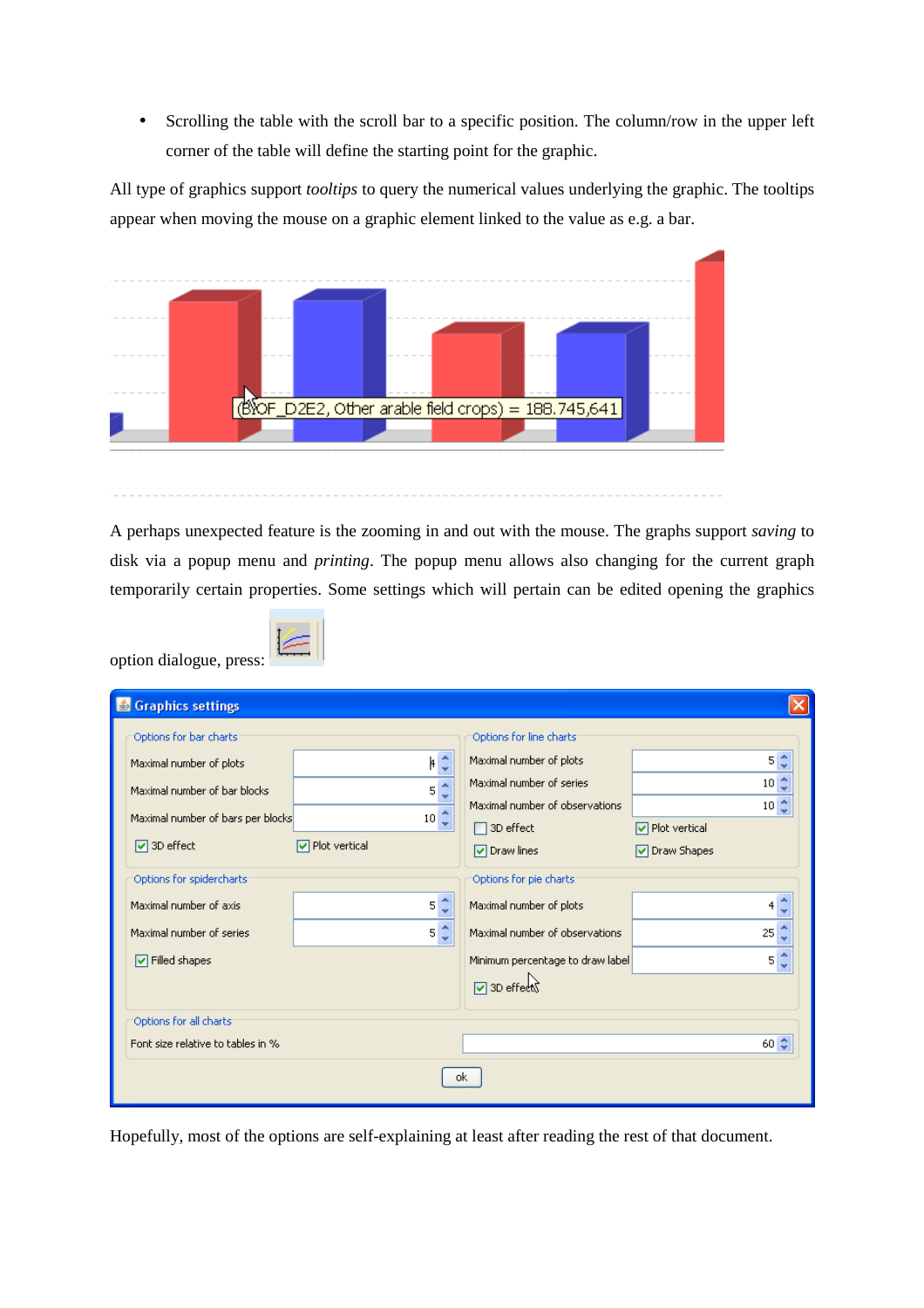#### *Bar charts*

Bar chart treat the columns – typically the table items – as having different units and consequently assign an own plot with a value axis to each of them. The observations are taken from the table rows and define the domain, the horizontal axis. Each column groups are present – typically the scenarios – receives it own colour. An example is given below.

Currently, there a fixed is a fixed maximum of 5 plots. It is planned to let the user change those and similar limits in the near future.



*Line and point charts*

Line and point charts assume that the columns of the table present some ordered sets a e.g. years or iterations. There is currently a maximum of 25 such observations set. The different series to plot are taken from the table rows. If different column groups are present, those receive their own plot with an own value axis.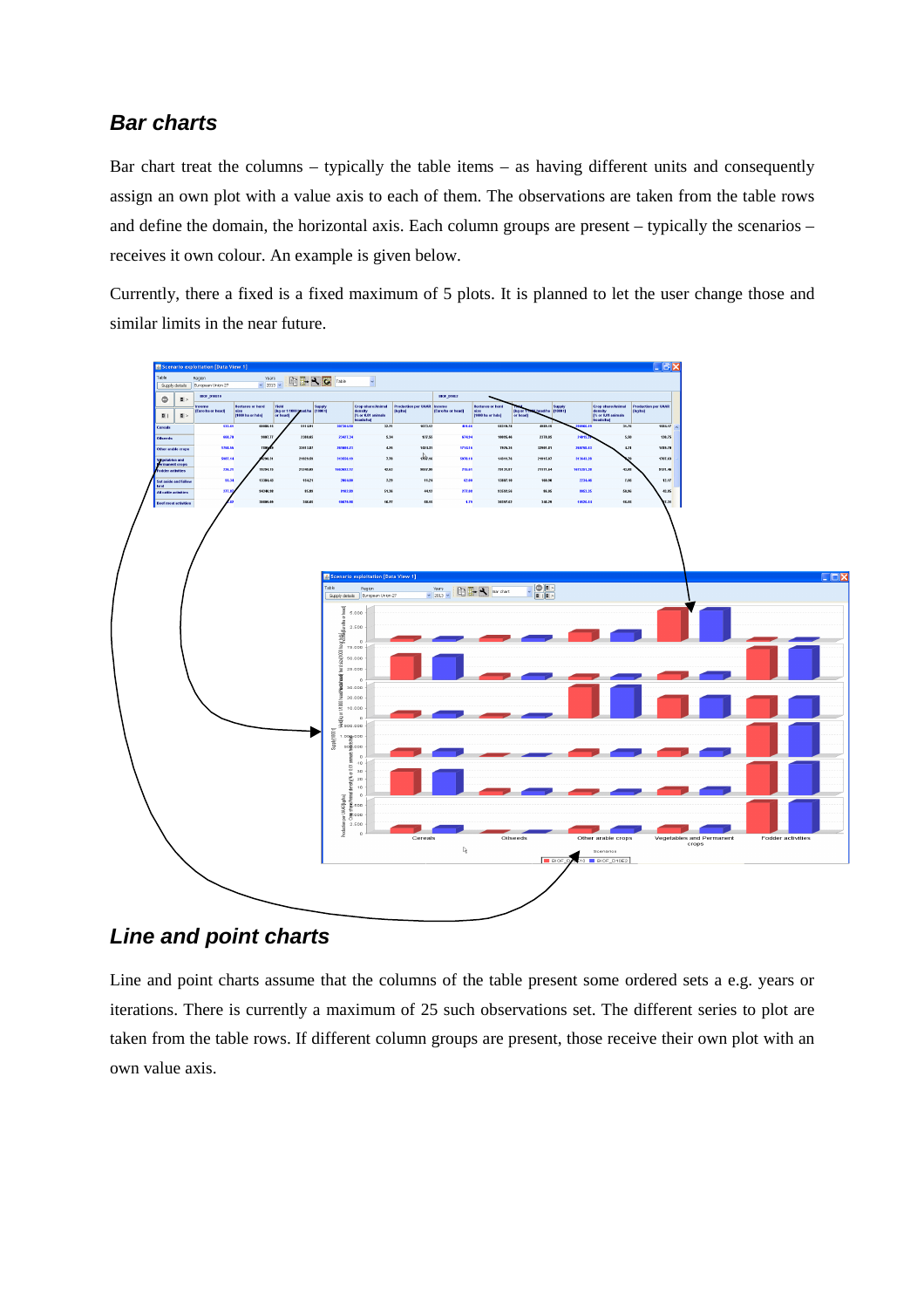

## *Pie charts*

Pie charts are useful to show shares on total as e.g. trade flows. The shares are calculated from the columns, whereas each column group – typically scenarios – receive its own pie. Only one row is allowed.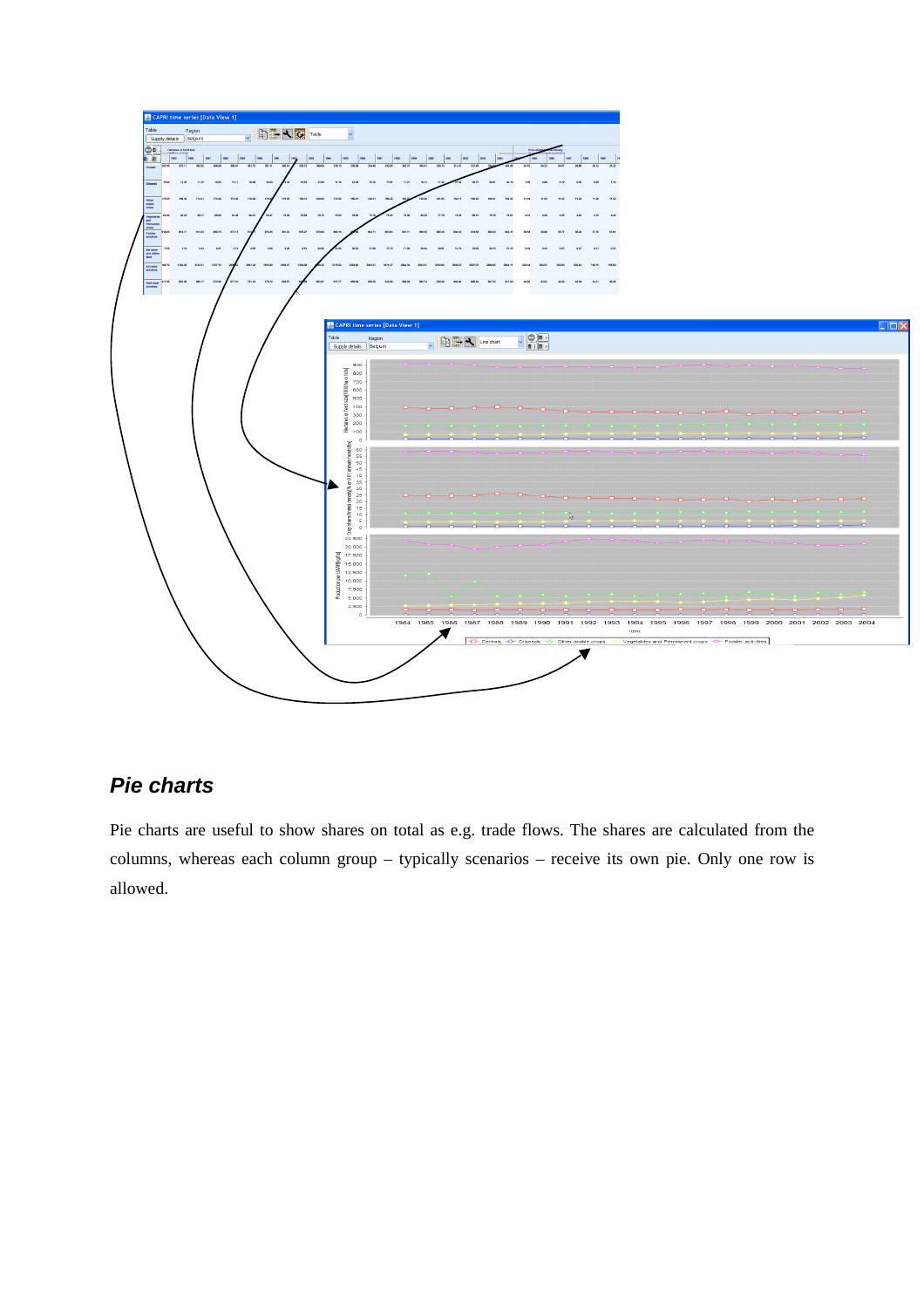

### *Spiderweb plots*

Spiderweb charts are useful to compare several dimensions simultaneously across a range of alternatives. It is assumed that the columns show the items which each receiving its own axis, whereas the column groups are the alternatives to compare. The axis are not ticked with numerical values, instead they are always scaled to cover the minimum and maximum found in any alternative.